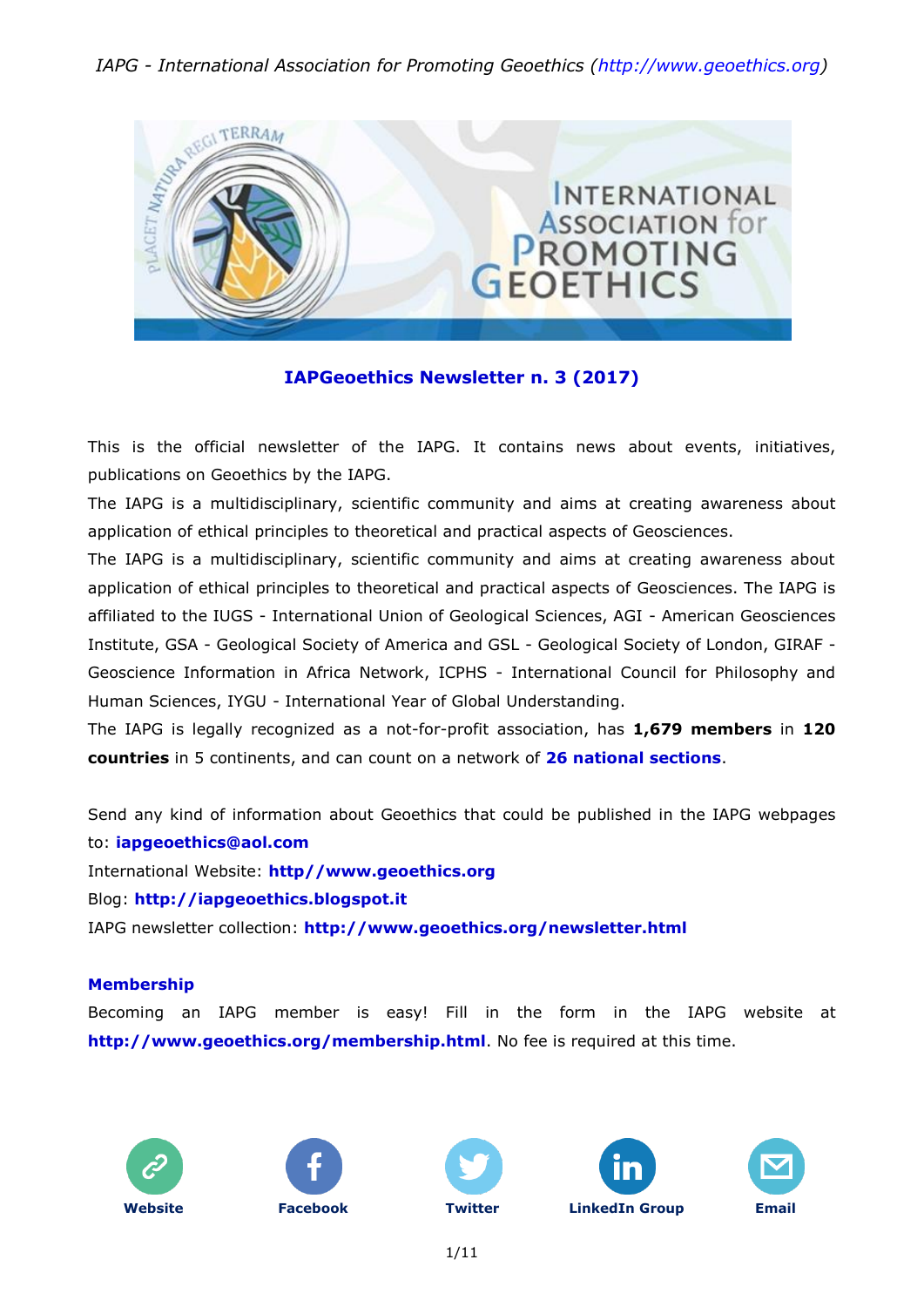# **SUMMARY**

| - Call for abstracts                     | pag. | 2  |
|------------------------------------------|------|----|
| - Cape Town Statement on Geoethics: news | pag. | 5  |
| - New national Sections                  | pag. | 6  |
| - New Publications                       | pag. | 7  |
| - Affiliations/Agreements                | pag. | 8  |
| - Partnerships                           | pag. | 9  |
| - Exhibitions                            | pag. | 9  |
| - Teaching Geoethics                     | pag. | 10 |
| - From IAPG Blog                         | pag. | 10 |
| - Donations                              | pag. | 11 |

# **CALL FOR ABSTRACTS**

### **RFG 2018**

### **Resources for Future Generation Conference**

The Conference on Energy, Minerals, Water, The Earth Vancouver (Canada), 16-21 June 2018

IAPG is technical partner of the Resources Future Generations - RFG 2018 Conference (Vancouver, 16-21 June 2018), and organizes or supports 5 sessions on different issues of geoethics under the Theme "Resources and Society: Social & Ethical Values" (the extended description of each session is available at: **<http://www.geoethics.org/rfg2018>**):

### **Session RS13 - Geoethics and Environmental and Social Responsibility: Doing the Right Thing to Develop Resources for Future Generations**

Meeting the resource needs of future generations is a great challenge facing global society in which geoscientists and engineers have a vital role to play. The conveners invite submission of abstracts on practical and theoretical aspects of geoethics, and environmental and social responsibility, and on case studies, by focusing on challenges of sustainably meeting future demand for georesources. This session is jointly organized by the IAPG - International Association for Promoting Geoethics, and by the Environmental and Social Responsibility Society of the Canadian Institute of Mining. *Convenership: Giuseppe Di Capua, Silvia Peppoloni, Peter Bobrowsky, Selina Tribe, Kim Bittman, Jan Boon, Karen Chovan, Édith Garneau, Carol Jones, Roberto Lencina, Isabelle Levesque.*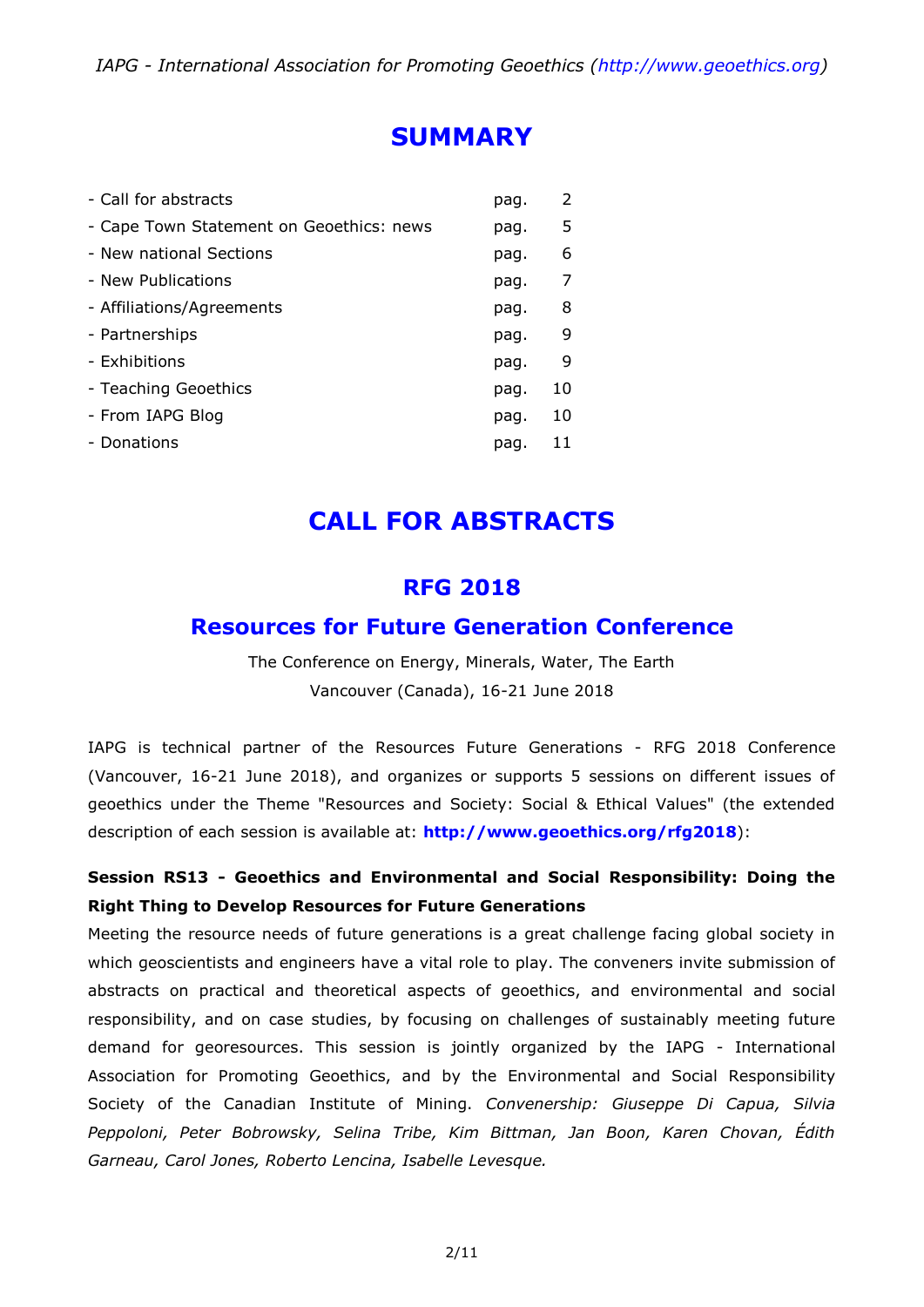#### **Session RS10 - Geoethics in geoscience education, communication and citizen science: experiences, approaches, and concepts**

Sharing experiences and insights from education, communication and citizen science, particularly with reference to natural resource case studies, this session will explore the ethical principles and practices by which the geosciences can advance the well-being and progress of society. The session is jointly organized by the IAPG - International Association for Promoting Geoethics and the GSL - Geological Society of London. *Convenership: Silvia Peppoloni, Nic Bilham, Martin Bohle, Iain Stewart.*

#### **Session RS9 - Geoethics in georisks management for a safer and more resilient society**

A geoethical approach to georisks management needs to combine ethical, social and cultural values with technical and economic considerations, and to increase the awareness of geoscience community and society about the importance of developing actions of prevention. Abstracts on the ethical issues, including case studies, in studying and managing georisks in the geo-resources field are welcome. This session is organized by the IAPG - International Association for Promoting Geoethics. *Convenership: Giuseppe Di Capua, Peter Brobrowsky, Vincent Cronin, Silvia Peppoloni, Stefano Tinti.*

#### **Session RS8 - Geoethics and the Responsible Conduct of Scientists**

This session is focused on the ethical behaviors of scientists that are based on trust, respect, responsibility, fairness, justice and exercise of power. Interpersonal relations impact the ability of all scientists to work in a safe, inclusive, and productive environment. Contributions are invited that explore the principles, case studies, strategies, and resolution of issues that relate to professional conduct in areas such as supervisor-worker, faculty-student, editor-author, individual-team interactions, and client-contractor relations, and situational ethics such as coercion to engage unethical conduct of research, sexual harassment, bullying, and other coercive or abusive behaviors. *Convenership: David Mogk, Susan Kieffer, Cindy Palinkas.*

#### **Session RS12 - Forensic Geology: Ethics, Communication, Regulation and Opportunities**

Recently, forensic geology has experienced global expansion and development, facilitated by the success of the IUGS Initiative on Forensic Geology, established in 2006. We will explore: ethical issues of geoscience data and expert opinion communication; assessing the strengths and limitations of geoscience data in forensic investigations; sampling strategies and geostatistics; ground search resources; application of geoscience databases; accreditation and regulation in forensic geology; alignment with forensic science; and case studies, including the illegal trade in geological commodities and international wildlife crime. In addition, dealing with sensitive human issues and handling human remains and sensitive data will be discussed. *Convenership: Duncan Pirrie, Rosa Maria Di Maggio, Lorna Dawson, Laurance Donnelly, Silvia Peppoloni, Giuseppe Di Capua.*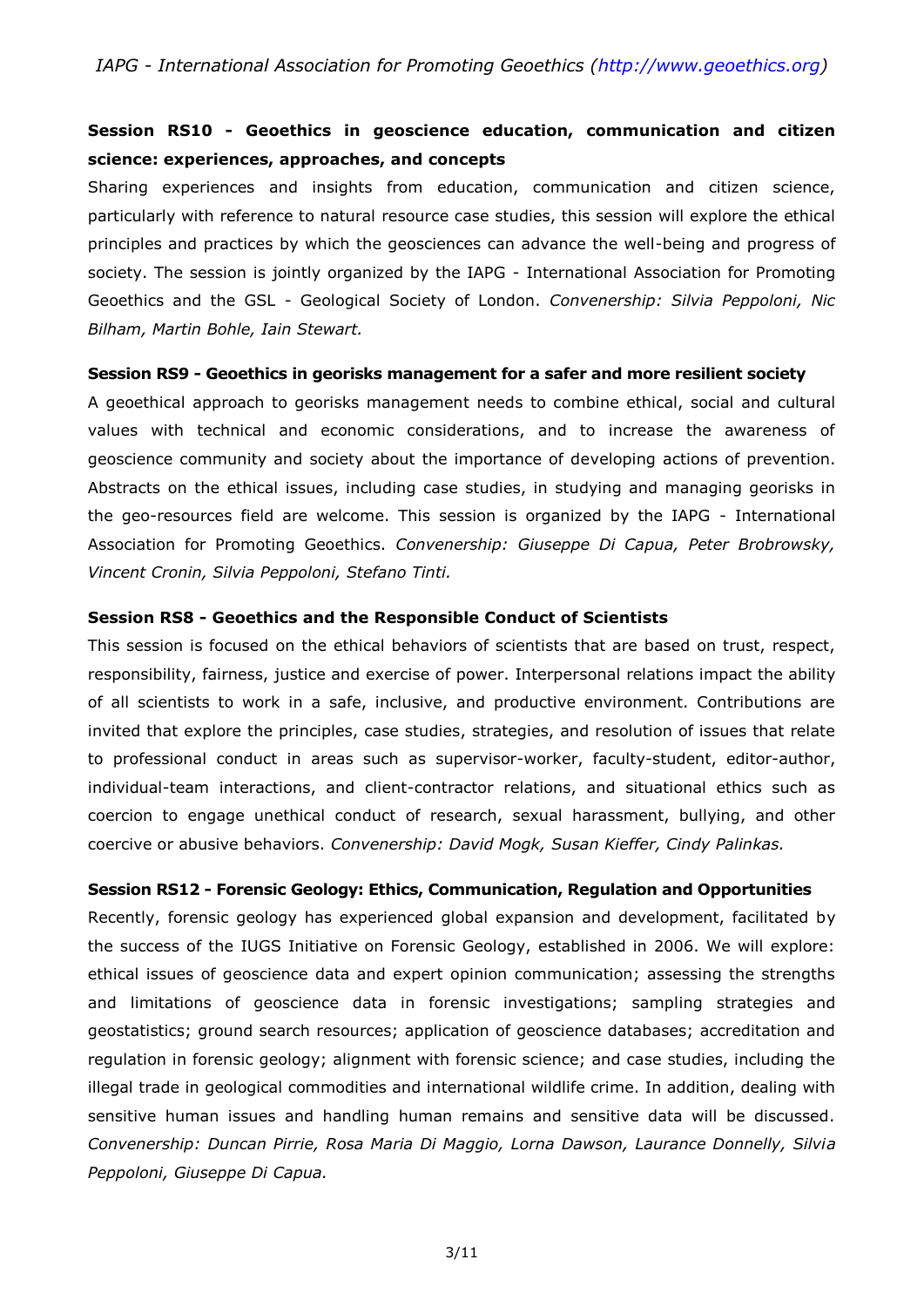Read more about these sessions at: **<http://www.geoethics.org/rfg2018>**

#### **Deadline: 15 January 2018**

Start your abstract submission: **<http://rfg2018.gibsongroup.ca/abstract-submission.php>**

### **11th Asian Regional Conference of IAEG**

\_ \_ \_ \_ \_ \_ \_ \_ \_ \_ \_ \_ \_ \_ \_ \_ \_ \_ \_ \_ \_ \_ \_ \_ \_ \_ \_ \_ \_ \_ \_ \_ \_ \_ \_ \_ \_ \_ \_ \_ \_ \_ \_ \_ \_ \_ \_ \_ \_

Kathmandu (Nepal), 28-30 November 2017

**Theme 12: Geoethics in Engineering Geology and georisk reduction** (organized by IAPG - International Association for Promoting Geoethics). This theme will collect abstracts discussing ethical and social aspects in engineering geology, from theoretical to practical issues, including case-studies, with a special focus on ethical and social issues related to georisks reduction.

The Theme 12 is chaired by Surya Parkash (coordinator of IAPG-India) and Shree Prasad Vista (coordinator of IAPG-Nepal).

#### **Deadline: 30 October 2017**

Abstract submission: **<http://iaegarc11ngs.com/>**

\_ \_ \_ \_ \_ \_ \_ \_ \_ \_ \_ \_ \_ \_ \_ \_ \_ \_ \_ \_ \_ \_ \_ \_ \_ \_ \_ \_ \_ \_ \_ \_ \_ \_ \_ \_ \_ \_ \_ \_ \_ \_ \_ \_ \_ \_ \_ \_ \_

### **Earth Sciences for Society**

El Jadida/Marrakech (Morocco), 20-24 March 2018

**Theme 9 "Geoethics"**. *Convenership: Peter Bobrowsky (Canada), Ezzoura Errami (Morocco), Silvia Peppoloni (Italy), Zakaria Hamimi (Egypt).*

#### **Deadline: 30 October 2017**

Read the circular: **<http://iugs.org/uploads/First%20circular%204-1-2017-1.pdf>**

\_ \_ \_ \_ \_ \_ \_ \_ \_ \_ \_ \_ \_ \_ \_ \_ \_ \_ \_ \_ \_ \_ \_ \_ \_ \_ \_ \_ \_ \_ \_ \_ \_ \_ \_ \_ \_ \_ \_ \_ \_ \_ \_ \_ \_ \_ \_ \_ \_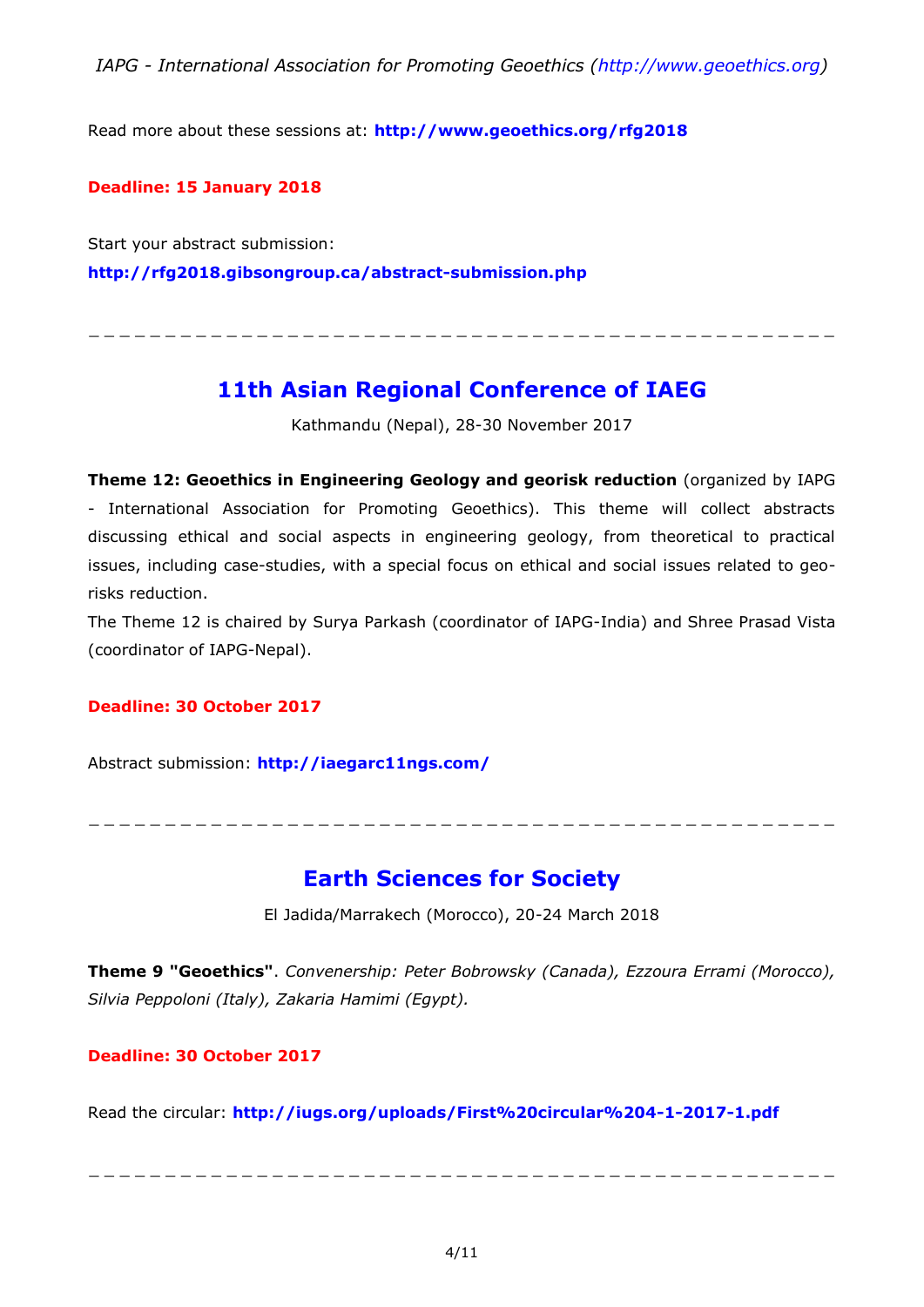### **8th GeoSciEd and 8th EnsinoGEO**

Campinas (Brazil), 22-27 July 2018

IAPG is partner of the eighth edition of the Quadrennial Conference of the International Geoscience Education Organization – IGEO and eighth National Symposium of Earth Sciences Teaching and History. Thanks to Roberto Greco (IAPG continental coordinator for South America), geoethics was included among the themes of this event, in particular in the thematic line "Environmental Education, Education for Sustainability and Geoethics".

#### **Deadline: 30 November 2017**

Website: **<https://www.ige.unicamp.br/geoscied2018/en/>**

# **CAPE TOWN STATEMENT ON GEOETHICS: NEWS**

\_\_\_\_\_\_\_\_\_\_\_\_\_\_\_\_\_\_\_\_\_\_\_\_\_\_\_\_\_\_\_\_\_\_\_\_\_\_\_\_\_\_\_\_\_\_\_\_\_\_\_\_\_\_\_\_\_\_\_\_\_\_\_\_\_\_\_\_\_\_\_\_\_\_\_

SGP - Sociedad Geológica del Perù (Peruvian Geological Society) and IAH – International Association of Hydrogeologists have endorsed the "**[Cape Town Statement on Geoethics](http://www.geoethics.org/ctsg)**". Currently, the "Cape Town Statement on Geoethics" is supported by 18 geoscience organizations:

International Union of Geological Sciences (IUGS) European Federation of Geologists (EFG) EuroGeoSurveys (EGS) American Geophysical Union (AGU) American Geosciences Institute (AGI) Geological Society of America (GSA) International Association for Engineering Geology and the Environment (IAEG) International Association of Hydrogeologists (IAH) International Geoscience Education Organisation (IGEO) African Association of Women in Geosciences (AAWG) Young Earth Scientists Network (YES Network) International Association for Geoscience Diversity (IAGD) Italian Geological Society (SGI) Peruvian Geological Society (SGP) Geology for Global Development (GfGD) South Asian Association of Women Geoscientists (SAAWG) Geology in the Public Interest (GPI) African Network for Geo-Education (ANGE)

#### **Cape Town [Statement](http://www.geoethics.org/ctsg) on Geoethics**

\_\_\_\_\_\_\_\_\_\_\_\_\_\_\_\_\_\_\_\_\_\_\_\_\_\_\_\_\_\_\_\_\_\_\_\_\_\_\_\_\_\_\_\_\_\_\_\_\_\_\_\_\_\_\_\_\_\_\_\_\_\_\_\_\_\_\_\_\_\_\_\_\_\_\_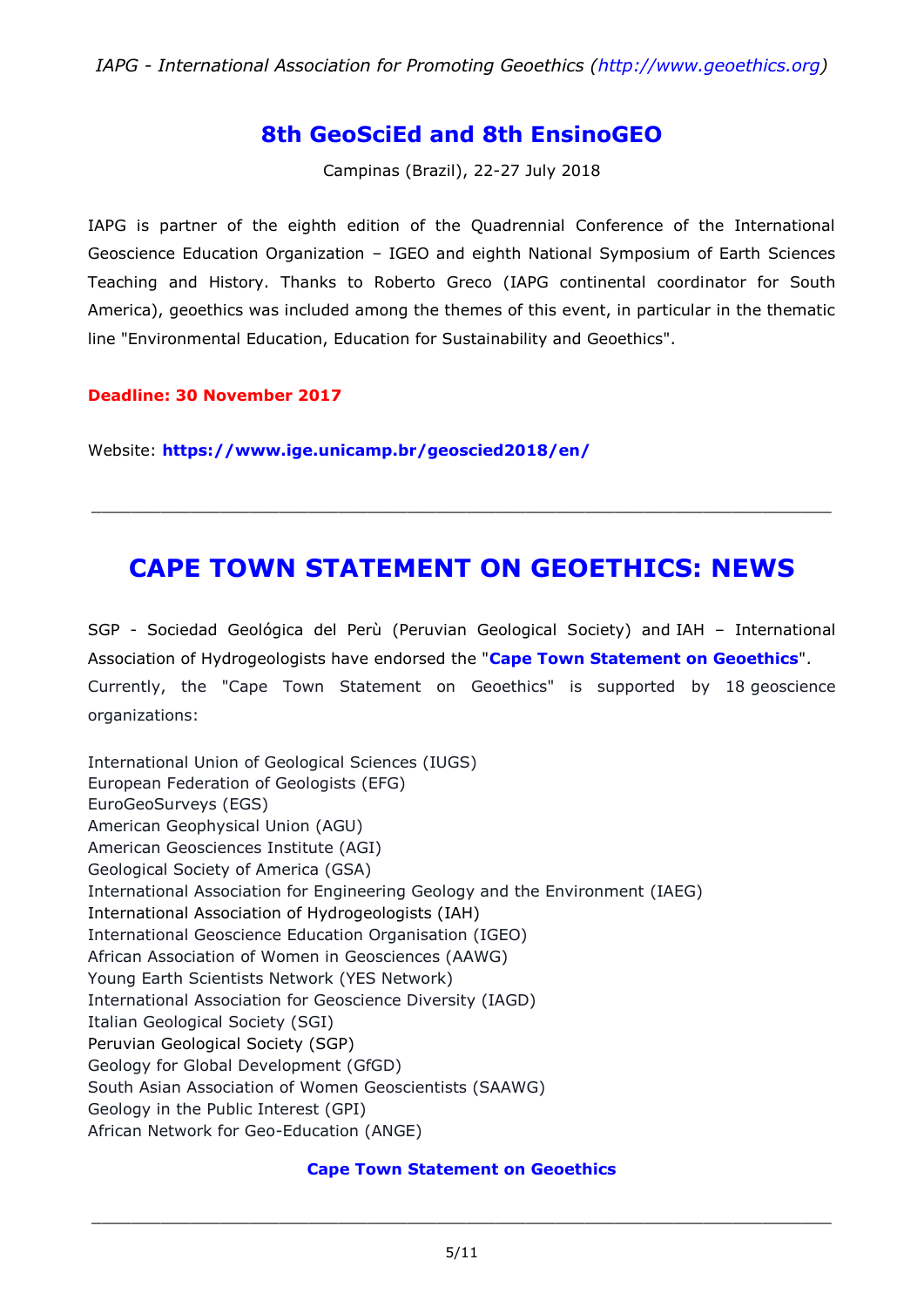# **NEW NATIONAL SECTIONS**



### **WELCOME TO IAPG-URUGUAY**

The section will work under the responsibility of **Leda Sánchez Bettucci**, geologist, PhD researcher at the Instituto de Ciencias Geológicas (ICG), Faculty of Science, Universidad de la República, Uruguay. She is Academic founder and Head of the Geophysical Observatory of Uruguay.



#### **[Read more about IAPG-Uruguay](https://iapgeoethics.blogspot.it/2017/07/the-iapg-section-of-uruguay-welcome-to.html)**

#### **List of the IAPG National [Sections](http://www.geoethics.org/sections)**

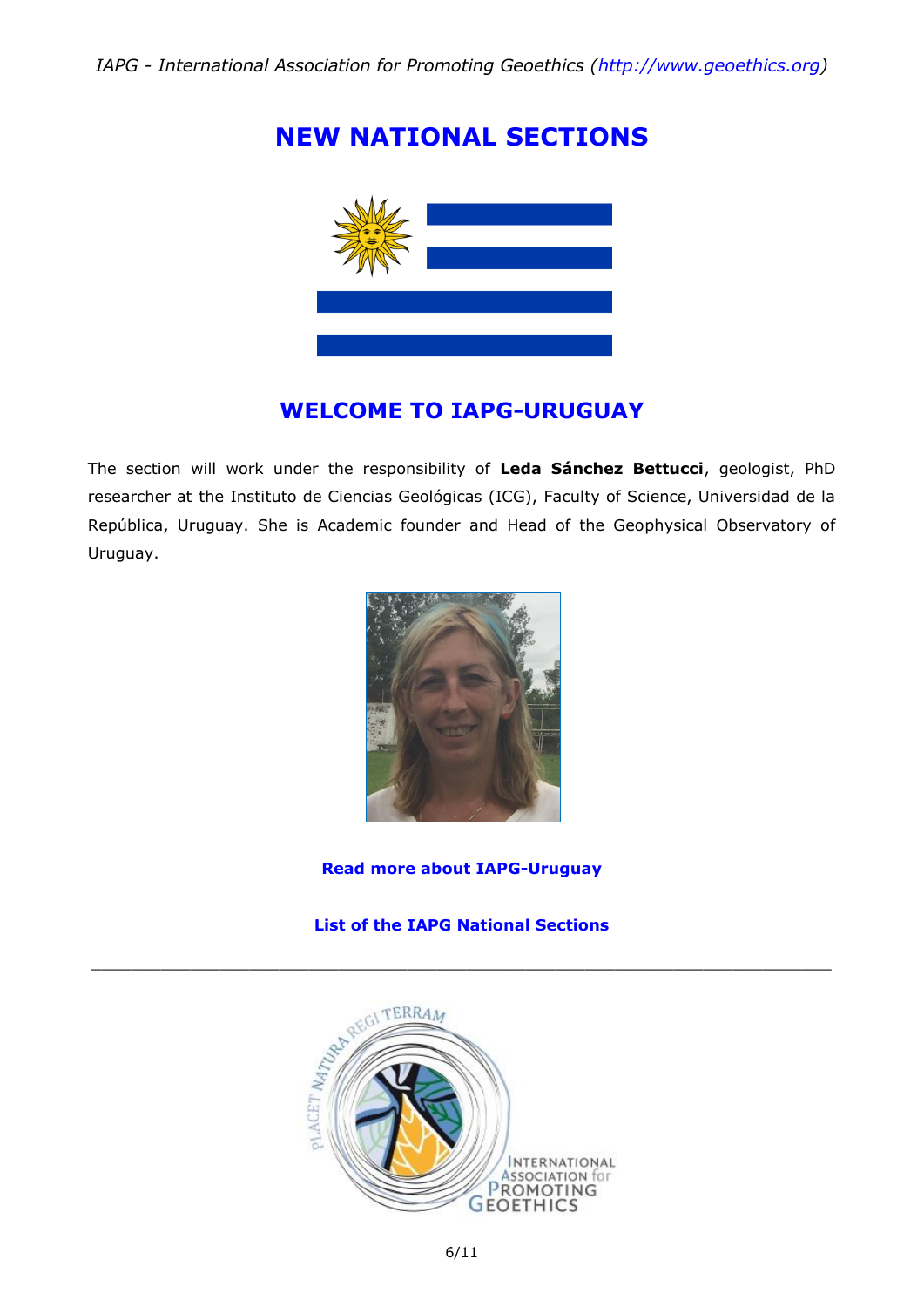# **NEW PUBLICATIONS**



#### Fast Track 7: Geoethics at the heart of all geoscience

Edited by Silvia Peppoloni, Giuseppe Di Capua, Peter T. Bobrowsky, Vincent S. Cronin

# **Geoethics at the heart of all geoscience**

Peppoloni Silvia, Di Capua Giuseppe, Bobrowsky Peter T., Cronin Vincent S. (Eds.) Geoethics at the heart of all geoscience Annals of Geophysics, 2017, Vol. 60, Fast Track 7

The first 7 papers of the new IAPG special volume on geoethics in Annals of Geophysics have been published online and are now available for **[free download](http://www.geoethics.org/geoethics-ag2017)**:

- **Green Mining – A Holistic Concept for Sustainable and Acceptable Mineral**  Production (by Pekka Nurmi)
- **Geoethics in science communication: the relationship between media and geoscientists** (by Franco Foresta Martin, Silvia Peppoloni)
- **A Concept of Society-Earth-Centric Narratives** (by Martin Bohle, Anna Sibilla, Robert Casals I Graells)
- **Delivering Sustainable Development Goals: the need for a new international resource governance framework** (by Edmund Nickless)
- **Furthering Ethical Requirements for Applied Earth Science** (by Martin Bohle, Erle C. Ellis)
- **Geosciences at the service of society: the path traced by Antonio Stoppani** (by Stefania Lucchesi)
- **Some Fundamental Issues in Geoethics** (by David M. Abbott)

Other 20 papers will be published in the next weeks.

We will keep you informed about the next papers that will be published in this volume.

#### **[Free download](http://www.geoethics.org/geoethics-ag2017)**

\_ \_ \_ \_ \_ \_ \_ \_ \_ \_ \_ \_ \_ \_ \_ \_ \_ \_ \_ \_ \_ \_ \_ \_ \_ \_ \_ \_ \_ \_ \_ \_ \_ \_ \_ \_ \_ \_ \_ \_ \_ \_ \_ \_ \_ \_ \_ \_ \_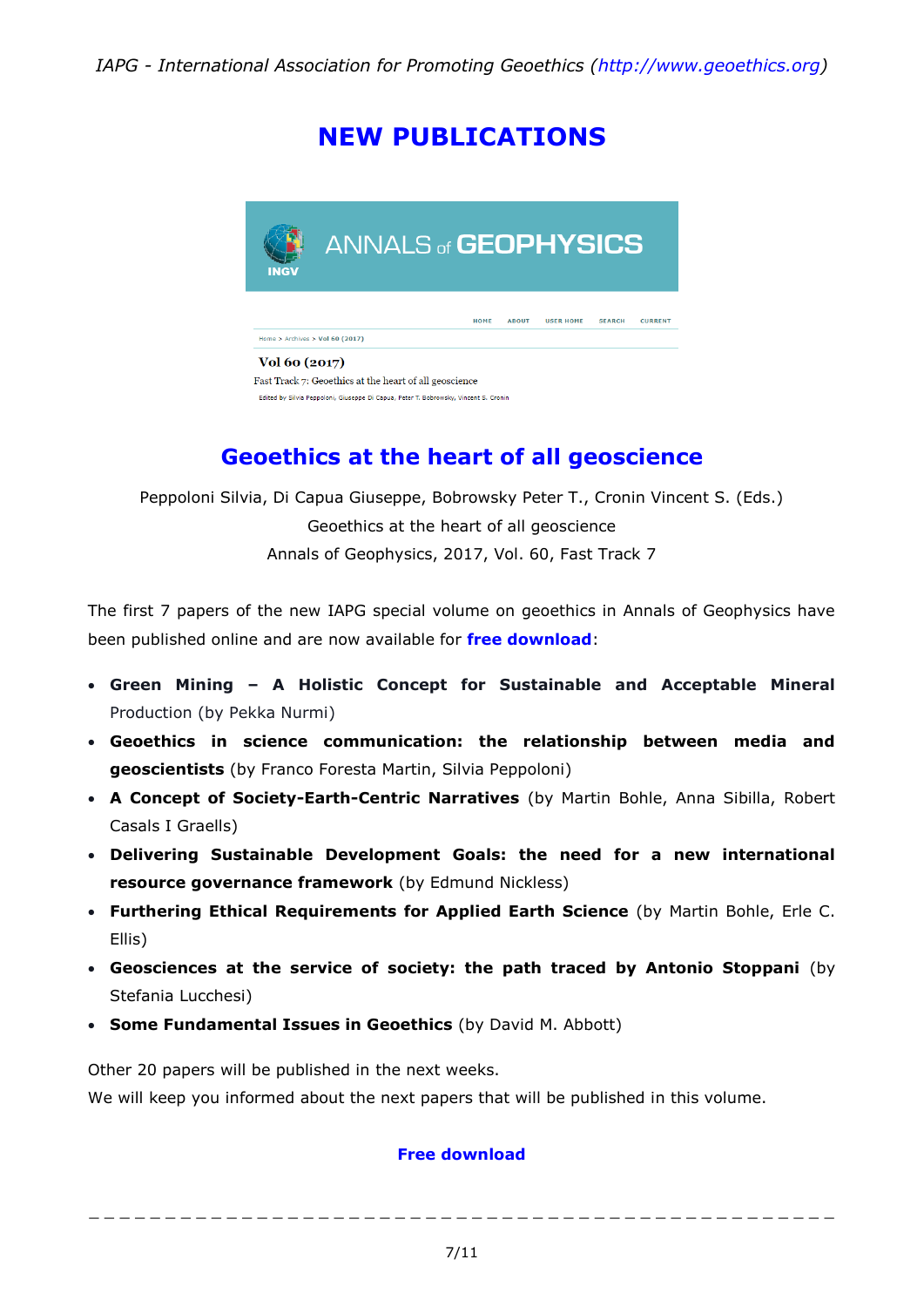*IAPG - International Association for Promoting Geoethics [\(http://www.geoethics.org\)](http://www.geoethics.org/)*

# **Other publications**

Meller C. et al. (2017). **Acceptability of geothermal installations: A geoethical concept for GeoLaB**. Geothermics. Available online 14 August 2017. **[Read here](http://www.sciencedirect.com/science/article/pii/S0375650517300858?via%3Dihub)**

Mansur K.L. et al. (2017). **Contributions to a Brazilian Code of Conduct for Fieldwork in Geology: an approach based on Geoconservation and Geoethics**. Anais da Academia Brasileira de Ciências (Annals of the Brazilian Academy of Sciences), vol. 89, no. 1, supl. 0, 431-444, http://dx.doi.org/10.1590/0001-3765201720170002. **[Read here](http://docs.wixstatic.com/ugd/5195a5_e00a8ef8827c43108d4ed9de869f2bfa.pdf)**

# **AFFILIATIONS/AGREEMENTS**

\_\_\_\_\_\_\_\_\_\_\_\_\_\_\_\_\_\_\_\_\_\_\_\_\_\_\_\_\_\_\_\_\_\_\_\_\_\_\_\_\_\_\_\_\_\_\_\_\_\_\_\_\_\_\_\_\_\_\_\_\_\_\_\_\_\_\_\_\_\_\_\_\_\_\_



# **IAPG is a member organisation of the ICPHS - International Council for Philosophy and Human Sciences**

IAPG has become member organisation of the ICPHS - International Council for Philosophy and Human Sciences on 6 August 2017, during the ICPHS General Assembly in Liège (Belgium). Martin Bohle, IAPG Corresponding Citizen Scientist, represented IAPG in the ICPHS General Assembly (held at the World Humanities Conference) and gave a presentation about our Association.

Silvia Peppoloni, IAPG Secretary General, will represent IAPG in the ICPHS Executive Committee.

#### **[Read more](http://www.geoethics.org/affiliations-agreements)**

\_\_\_\_\_\_\_\_\_\_\_\_\_\_\_\_\_\_\_\_\_\_\_\_\_\_\_\_\_\_\_\_\_\_\_\_\_\_\_\_\_\_\_\_\_\_\_\_\_\_\_\_\_\_\_\_\_\_\_\_\_\_\_\_\_\_\_\_\_\_\_\_\_\_\_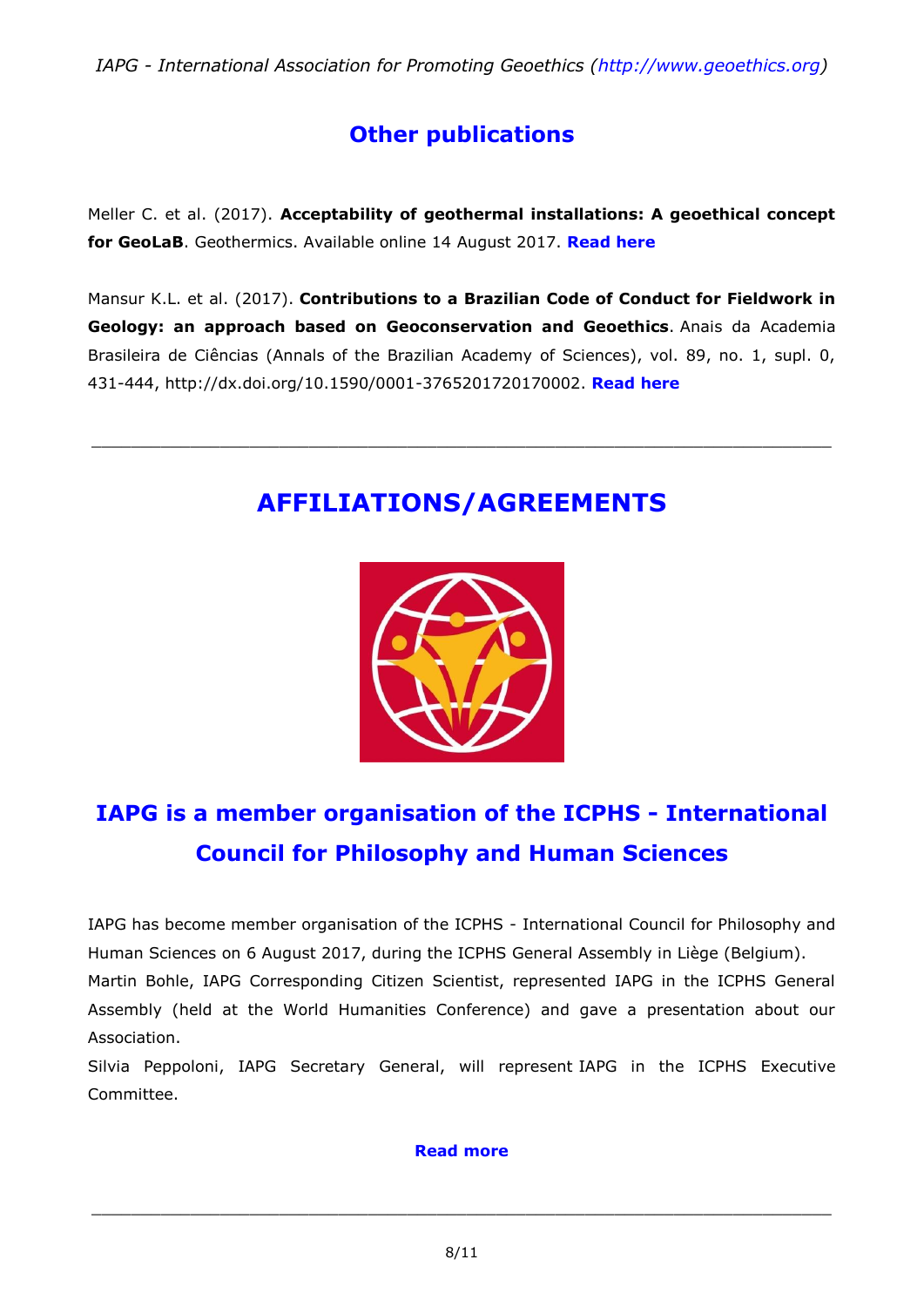# **PARTNERSHIPS**



# **IAPG is partner of ICCCI 2017**

International Congress on Climate Change and its Impacts – ICCCI, will be held from 29 November to 1 December 2017 in Huaraz City (Peru). Prof. José Macharé Ordoñez, IAPG member, is President of the ICCCI 2017 Congress. IAPG is partner of this event.

#### **[Read more](http://www.sgp.org.pe/icccien/home/)**

# **EXHIBITIONS**

\_\_\_\_\_\_\_\_\_\_\_\_\_\_\_\_\_\_\_\_\_\_\_\_\_\_\_\_\_\_\_\_\_\_\_\_\_\_\_\_\_\_\_\_\_\_\_\_\_\_\_\_\_\_\_\_\_\_\_\_\_\_\_\_\_\_\_\_\_\_\_\_\_\_\_



### **MINERLIMA 2017**

Lima (Peru), 10-12 November 2017

IAPG-Peru organizes MINERLIMA 2017, 3rd edition of the International Exhibition of Minerals (Feria Internacional de Minerales). This is an important event for promoting geoethics and geosciences in Peru. The venue will be the Spanish Center of Peru, Av. Salaverry 1910, Jesus Maria, Lima.

#### **[More information](http://www.minerlima.com/)**

\_\_\_\_\_\_\_\_\_\_\_\_\_\_\_\_\_\_\_\_\_\_\_\_\_\_\_\_\_\_\_\_\_\_\_\_\_\_\_\_\_\_\_\_\_\_\_\_\_\_\_\_\_\_\_\_\_\_\_\_\_\_\_\_\_\_\_\_\_\_\_\_\_\_\_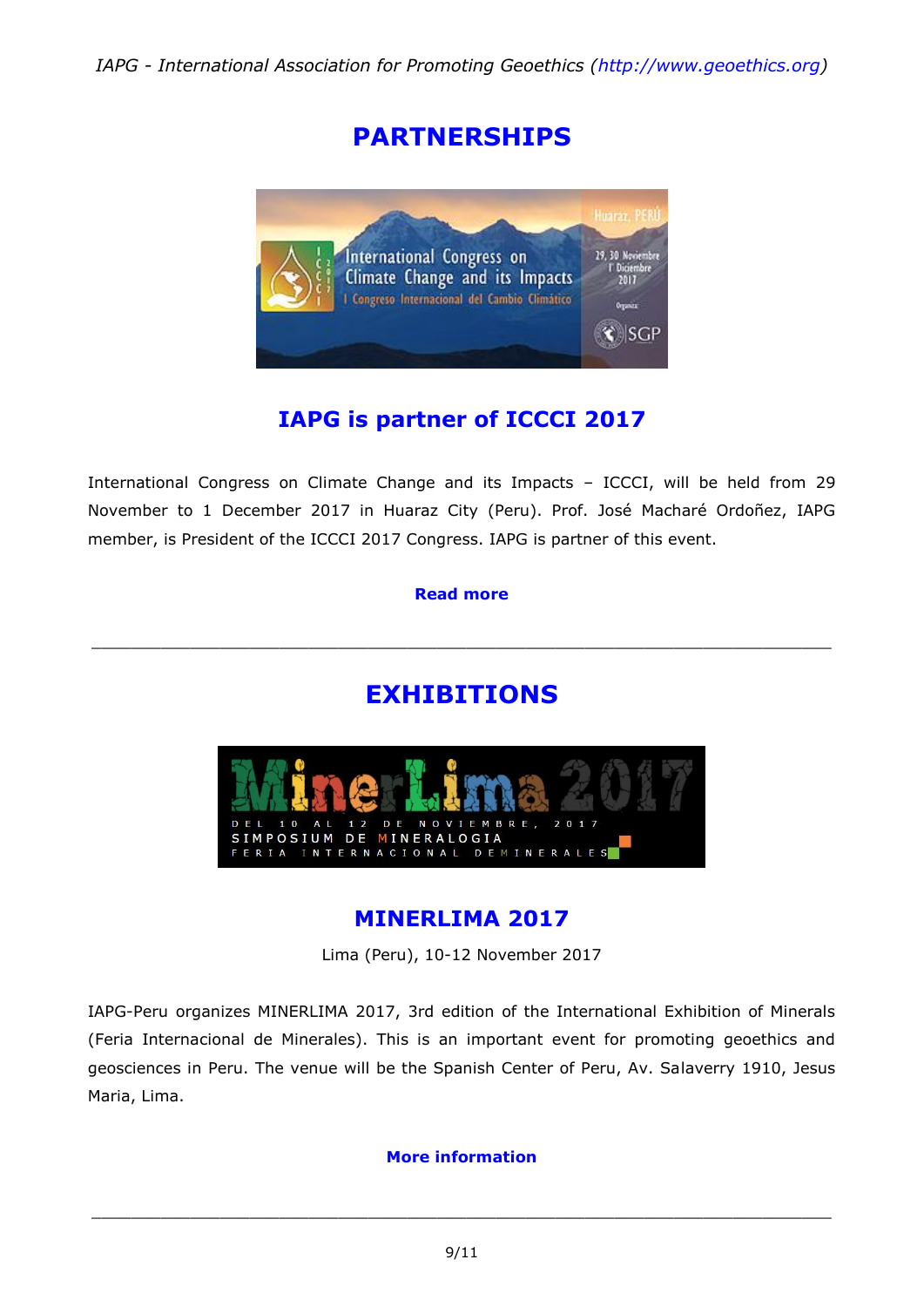**TEACHING GEOETHICS**



### **Training Course on "Ocean Governance, Sciences, Geoethics"**

Valparaiso (Chile), 8 January-2 February 2018

IAPG is partner of a traning course on "Ocean Governance, Sciences, Geoethics" organized by the International Ocean Institute (IOI) - Training Centre for Latin America and the Caribbean. This course is hosted by the Universidad de Playa Ancha - UPLA, at the Centro De Estudios Avanzados of UPLA. IAPG-Brazil (coordinator: Eduardo Marone) is in charge to preprare the module on geoethics in the training course.

**[More information](https://www.ioitclac.org/training-program/chile-2017/)**

\_\_\_\_\_\_\_\_\_\_\_\_\_\_\_\_\_\_\_\_\_\_\_\_\_\_\_\_\_\_\_\_\_\_\_\_\_\_\_\_\_\_\_\_\_\_\_\_\_\_\_\_\_\_\_\_\_\_\_\_\_\_\_\_\_\_\_\_\_\_\_\_\_\_\_

# **FROM THE IAPG BLOG**



## **[A quest: Citizen Science in Geosciences?](http://iapgeoethics.blogspot.it/2017/09/a-quest-citizen-science-in-geosciences.html)**

(by Martin Bohle, Belgium)

".*.. I seek information about citizen science projects/activities in geosciences; beyond geography. ...*".

### **[Read here the full article](http://iapgeoethics.blogspot.it/2017/09/a-quest-citizen-science-in-geosciences.html)** \_ \_ \_ \_ \_ \_ \_ \_ \_ \_ \_ \_ \_ \_ \_ \_ \_ \_ \_ \_ \_ \_ \_ \_ \_ \_ \_ \_ \_ \_ \_ \_ \_ \_ \_ \_ \_ \_ \_ \_ \_ \_ \_ \_ \_ \_ \_ \_ \_